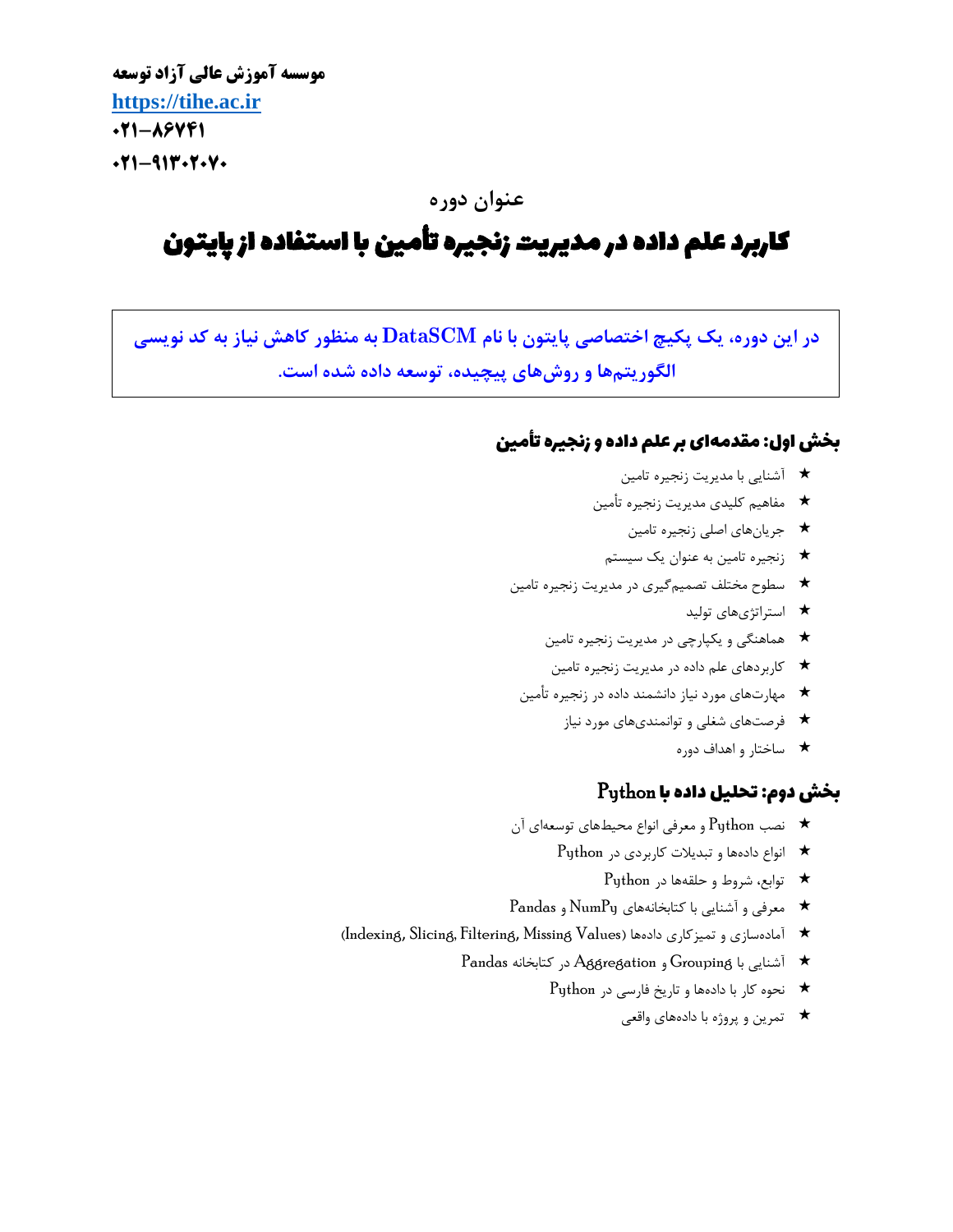**موسسه آموزش عالی آزاد توسعه [https://tihe.ac.ir](https://tihe.ac.ir/) 021-86741**  $-11-9117-7-14$ 

### بخش سوم: مصورسازی دادهها

- معرفی انواع چارتها و نمودارهای مهم و کاربرد آنها
- اصول اساسی، نکات کلیدی و خطاهای رایج در مصورسازی و تفسیر نتایج
- )Seaborn Matplotlib, Plotly ( Python مصورسازی کتابخانههای با کار
	- تمرین و پروژه با دادههای واقعی

## بخش چهارم: دستهبندی در زنجیره اتمین

- آشنایی با مفهوم دستهبندی برای مشتریان، محصوالت و تأمین کنندگان
	- دستهبندی محصوالت: آنالیز ABC و آنالیز XYZ/ABC
		- دستهبندی تامین کنندگان
	- دستهبندی مشتریان بر اساس مدل RFM( رتبهبندی و خوشهبندی(
		- تمرین و پروژه با دادههای واقعی

### بخش پنجم: برانمهریزی و کنترل موجودی

- آشنایی با مفاهیم و مدل های برنامهریزی و کنترل موجودی
	- آشنایی با مفاهیم تقاضای غیرقطعی )تصادفی(
		- مدل های موجودی تک دورهای
		- مدل های موجودی چند دورهای
		- $\text{Python }$  شبیهسازی مدل های موجودی در  $\star$ 
			- تمرین و پروژه با دادههای واقعی

## بخش ششم: برانمهریزی تولید و عملیات

- برنامه زمانبندی کالن تولید ) MPS)
- برنامهریزی نیازمندهای مواد ) MRP)
	- برنامهریزی منابع تولید ) II MRP )
- برنامهریزی نیازمندهای توزی ) DRP)
	- برنامهریزی تولید ادغامی
- برنامهریزی فروش و عملیات ) OP & S)
- سیستمهای برنامهریزی منابع سازمانی ) ERP)
	- تمرین و پروژه با دادههای واقعی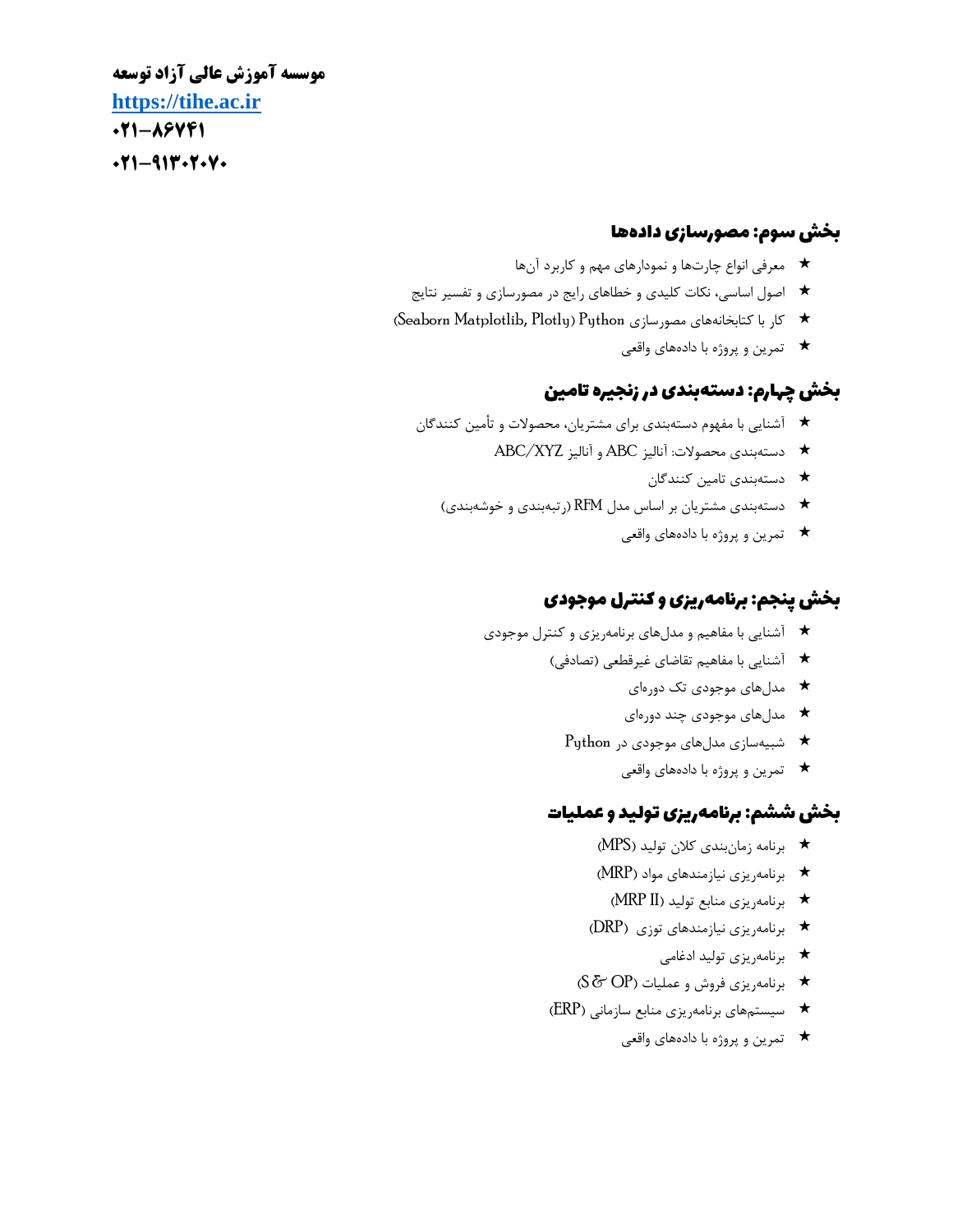**موسسه آموزش عالی آزاد توسعه**

**[https://tihe.ac.ir](https://tihe.ac.ir/)**

**021-86741**

 $-911 - 911 - 7.9$ 

## **Application of Data Science in Supply Chain Management with Python**

**A python package "DataSCM" is developed specifically for this course to reduce coding effort for complex algorithms and methods**

### **Part 1: Introduction to Data Science and Supply Chain Management**

- $\star$  Introduction to Supply Chain Management
- $\star$  Core concepts of Supply Chain Management
- $\star$  Supply Chain flows
- $\star$  Supply Chain as a system
- **★** Levels of decision-making in Supply Chain Management
- $\star$  Manufacturing strategies
- $\star$  Coordination and Integration in Supply Chain Management
- $\star$  Applications of data science in Supply Chain Management
- $\star$  Required skills for data scientists in Supply Chain Management
- $\star$  Job opportunities and required abilities
- $\star$  Course objectives and structure

## **Part 2: Data Analysis with Python**

- Python Installation, different Python IDEs
- $\star$  Data types and Data structures in Python
- $\star$  Functions, loops and conditions in Python
- $\star$  Introduction to NumPy and Pandas
- $\star$  Creating, reading and indexing data in Pandas
- $\star$  Filtering, grouping and aggregation in Pandas
- $\star$  Dealing with missing values in Pandas
- $\star$  Merging and Combining in Pandas
- $\star$  Working with dates in Pandas
- $\star$  Working with Persian dates in Python
- $\star$  Graded assignments and mini projects with real data